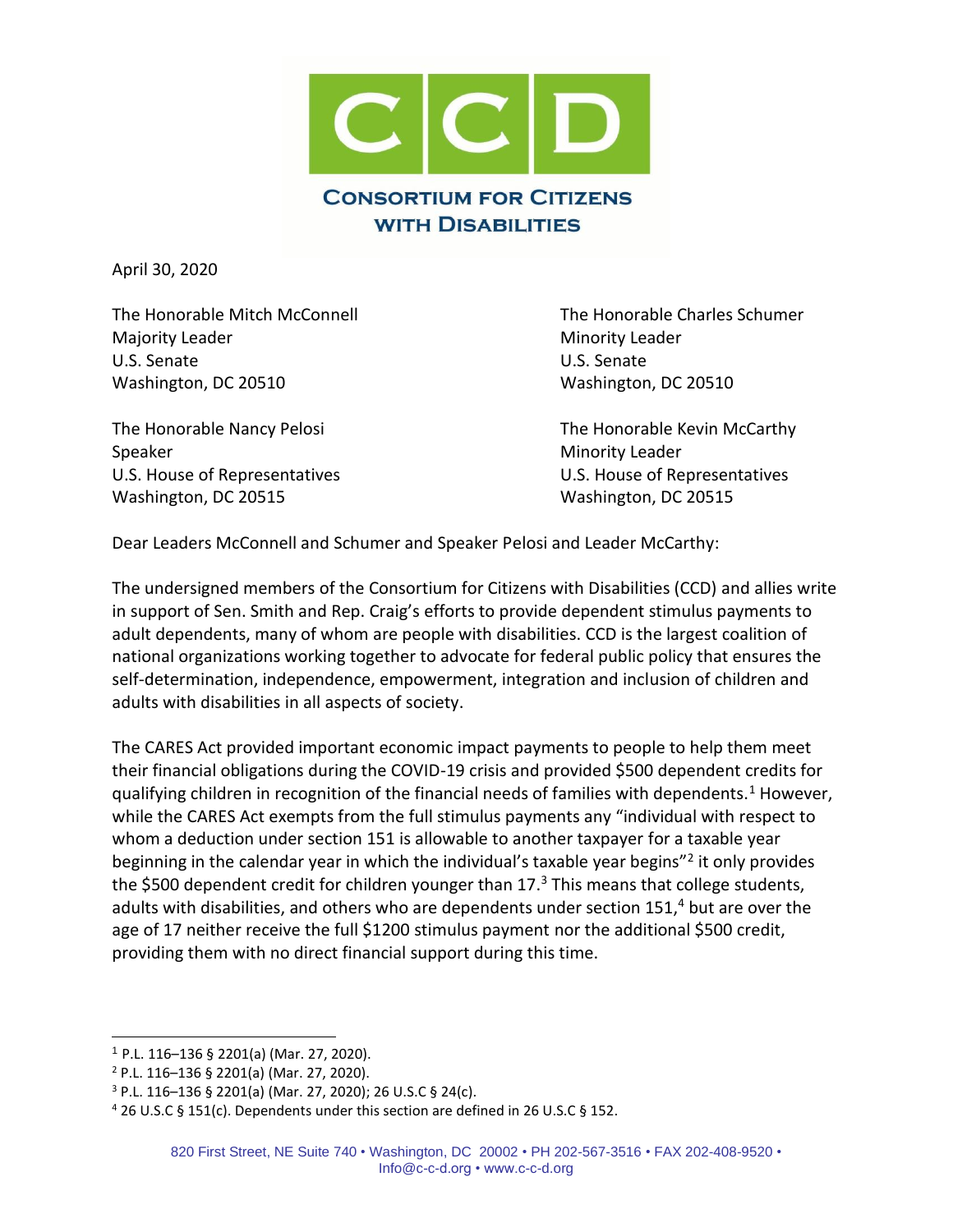Both Rep. Craig's "All Dependent Children Count Act" (H.R. 6420), and Sen. Smith's "All Dependents Count Act," would make great strides in ensuring that dependents who are currently ineligible for the qualifying dependent stimulus payments of \$500 per dependent authorized by the CARES Act receive those stimulus payments. We support both bills, as we think that any expansion of the dependent credits to those currently excluded will be helpful to people with disabilities and their families. However, it should be noted that Rep. Craig's bill would expand the \$500 dependent credit to qualifying children as defined in section 152, but not qualifying relatives.<sup>5</sup> This is an excellent starting point and would certainly provide much needed aid to many who are currently excluded. Sen. Smith's bill, however, provides the \$500 dependent credit to a broader swath of individuals, ensuring that both qualifying children and qualifying relatives as defined in section 152 will receive the payments.<sup>6</sup> This broader definition would ensure that people with disabilities who do not reside with their families, but are claimed as dependents would be eligible for the \$500 credit as well and we would encourage the inclusion of these dependent relatives as well.

We would encourage you to consider the inclusion of this important legislative priority in the next coronavirus relief package to ensure that people with disabilities are better financially supported during the COVID-19 pandemic. Please contact Bethany Lilly [\(lilly@thearc.org\)](mailto:lilly@thearc.org) or Erin Shea [\(eshea@cpr-us.org\)](mailto:eshea@cpr-us.org) with any questions.

Sincerely,

ADAPT Montana AIDS Alabama American Association of People with Disabilities American Network Community Options & Resources (ANCOR) American Therapeutic Recreation Association Association of People Supporting Employment First Association of University Centers on Disabilities (AUCD) Autism Society of America Autism Speaks Autistic Self Advocacy Network California Down Syndrome Advocacy Coalition Center for Law and Social Policy (CLASP) Center for Public Representation Child Welfare League of America Christopher & Dana Reeve Foundation Church World Service Coalition of Labor Union Women Coalition on Human Needs Colorado Cross-Disability Coalition

<sup>&</sup>lt;sup>5</sup> All Dependent Children Count Act, H.R. 6420, 116th Cong. (2020).

<sup>&</sup>lt;sup>6</sup> All Dependents Count Act, available at https://smithsenate.app.box.com/s/golzk0wdj3cwvpkzj0xciiju4osq0ml4.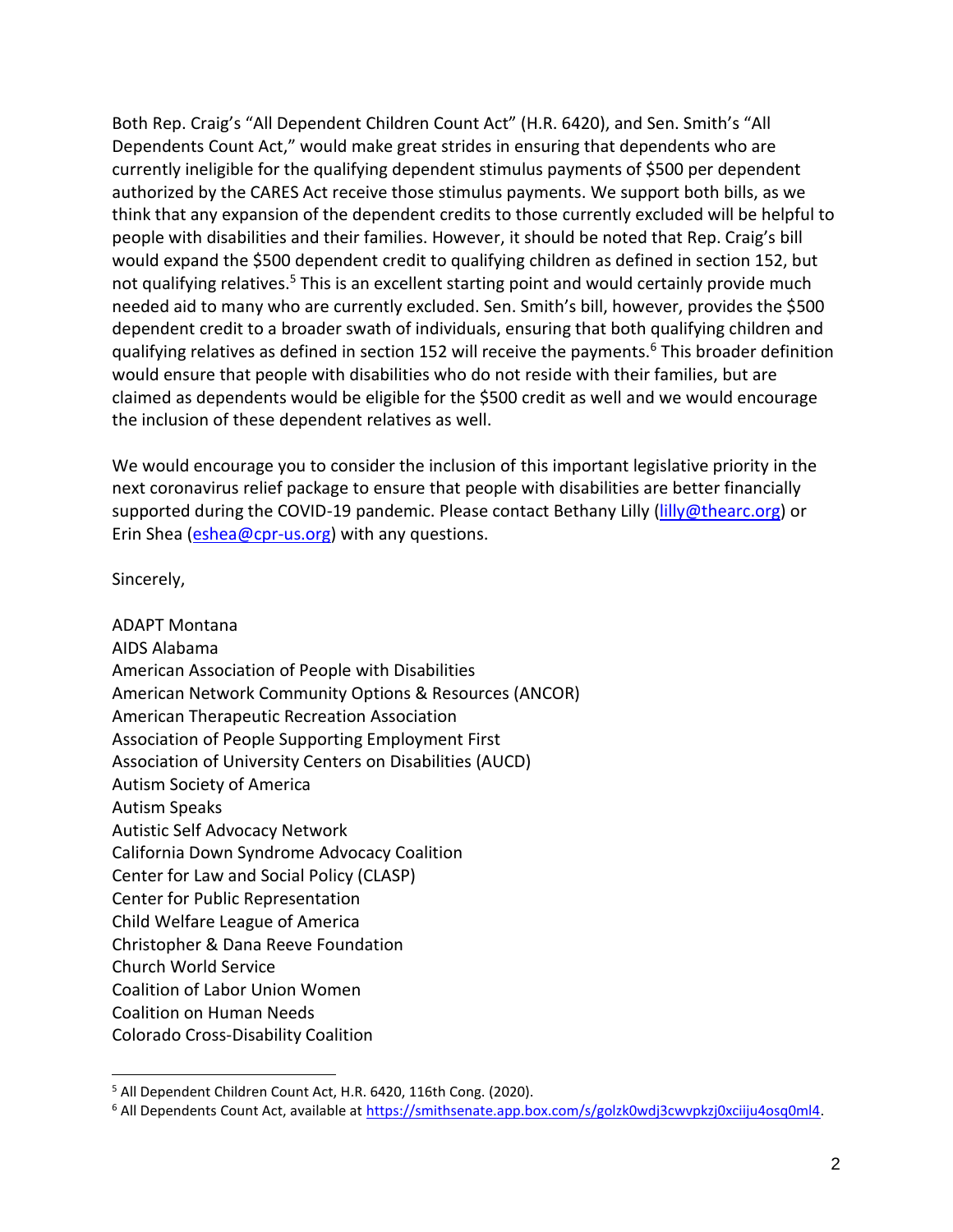CommunicationFIRST

Community Legal Services of Philadelphia

Congregation of Our Lady of the Good Shepherd, U.S. Provinces

Designer Genes of North Dakota, Inc.

Disability Rights Education & Defense Fund (DREDF)

Diverse Disability Media

Down Syndrome Affiliates in Action

Down Syndrome Alliance of the Midlands

Down Syndrome Association of Connecticut, Inc.

Down Syndrome Association of Greater Charlotte

Down Syndrome Association of Jacksonville

Down Syndrome Connection of the Bay Area

Down Syndrome Foundation of Florida

Down Syndrome Guild of Greater Kansas City

Down Syndrome Indiana

Easterseals

Economic Security Project

Epilepsy Foundation

Islamic Relief USA

Justice in Aging

Legal Aid at Work

Massachusetts Down Syndrome Congress

Muslim Caucus of America

NAACP

National Academy of Elder Law Attorneys

National Advocacy Center of the Sisters of the Good Shepherd

National Association of Councils on Developmental Disabilities

National Association of State Directors of Developmental Disabilities Services

National Center for Transgender Equality

National Council of State Agencies for the Blind

National Council on Independent Living

National Disability Rights Network

National Down Syndrome Congress

National Down Syndrome Society

National Education Association

National Employment Law Project

National Health Care for the Homeless Council

National Low Income Housing Coalition

National Organization of Social Security Claimants' Representatives

National Partnership for Women & Families

National Women's Law Center

Oasis Legal Services

OCA - Asian Pacific American Advocates

Paralyzed Veterans of America